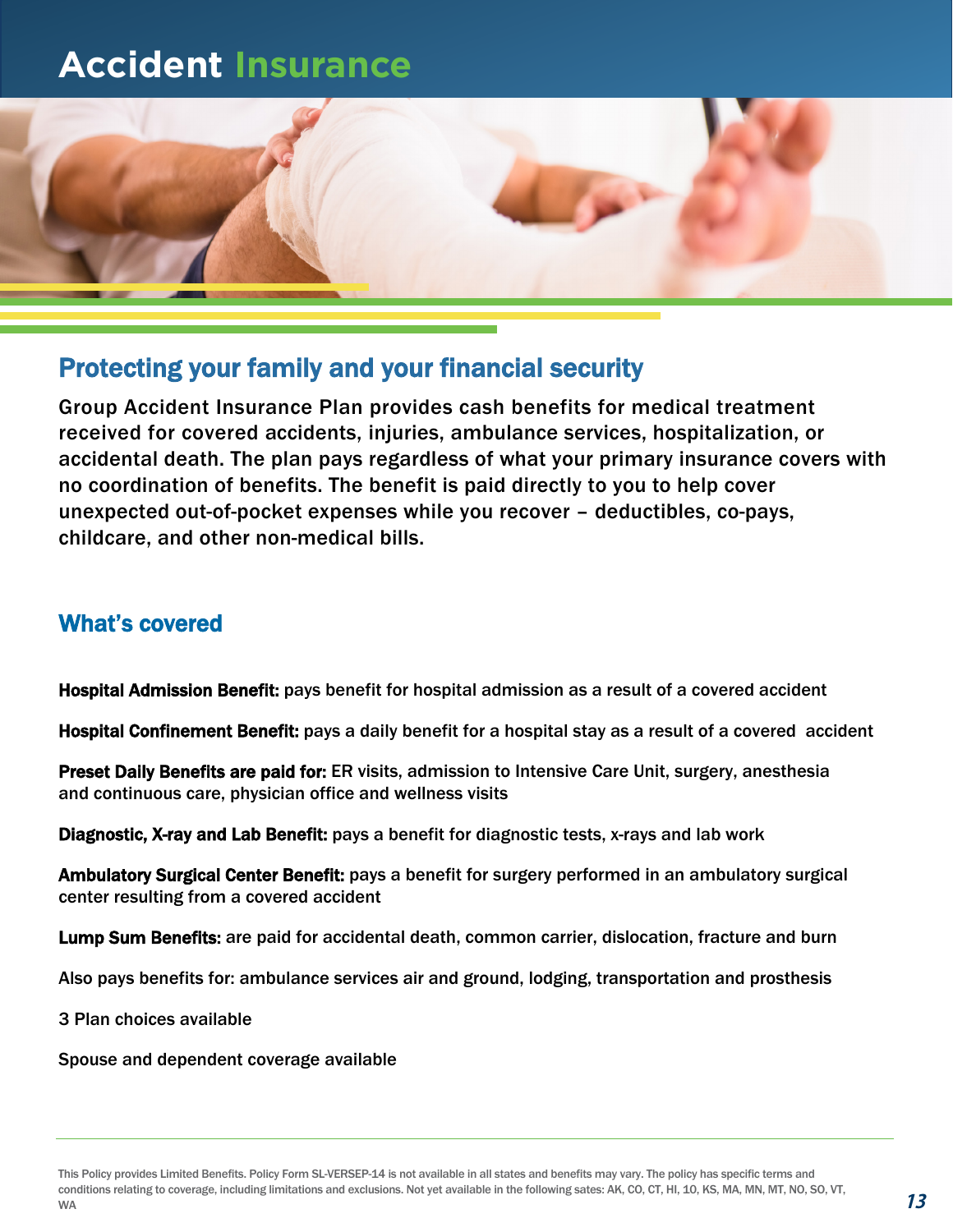## **Benefit Archway Accident Plans Available**

#### **INPATIENT**

| <b>BENEFIT DESCRIPTION</b>                                      | <b>GOLD</b>             | <b>PLATINUM</b>         | <b>DIAMOND</b>          |
|-----------------------------------------------------------------|-------------------------|-------------------------|-------------------------|
| <b>Hospital Confinement</b><br><b>Maximum</b>                   | \$150 / Day<br>365 Days | \$225 / Day<br>365 Days | \$250 / Day<br>365 Days |
| <b>Hospital Admission</b><br>Per Hospital Confinement           | \$1,000                 | \$1,500                 | \$2,000                 |
| Daily Intensive Care<br><b>Maximum</b>                          | \$450 / Day<br>30 Days  | \$475 Day<br>30 Days    | \$500 Day<br>30 Days    |
| Surgery: Abdominal, Thoracic, Tendon,<br>Ligament, Rotator Cuff | \$750 / Day             | \$1,000 / Day           | $$1,500 /$ Day          |
| Anesthesia                                                      | \$187.50 / Day          | \$250 / Day             | \$375 / Day             |
| Continuous Care <sup>1</sup><br><b>Maximum</b>                  | \$90 / Day<br>30 Days   | $$135/$ Day<br>30 Days  | \$150 / Day<br>30 Days  |

#### **OUTPATIENT**

| <b>BENEFIT DESCRIPTION</b>                                      | <b>GOLD</b>         | <b>PLATINUM</b>     | <b>DIAMOND</b>      |
|-----------------------------------------------------------------|---------------------|---------------------|---------------------|
| Physician's Office                                              | \$25 / Day          | \$50 / Day          | \$50 / Day          |
|                                                                 | 6 Per Calendar Year | 6 Per Calendar Year | 6 Per Calendar Year |
| <b>Wellness Benefit</b>                                         | \$25/Day            | \$25/Day            | \$50 / Day          |
|                                                                 | 1 Per Calendar Year | 1 Per Calendar Year | 1 Per Calendar Year |
| <b>Emergency Room</b>                                           | $$75/$ Day          | \$100 / Day         | $$125/$ Day         |
|                                                                 | 3 Per Calendar Year | 3 Per Calendar Year | 3 Per Calendar Year |
| Lab, EKG and other Diagnostic Tests                             | \$20 Per Test Day   | \$20 Per Test Day   | \$25 Per Test Day   |
|                                                                 | 1 Per Calendar Year | 1 Per Calendar Year | 1 Per Calendar Year |
| X-Ray, Echocardiography and                                     | \$20 Per Test Day   | \$30 Per Test Day   | \$40 Per Test Day   |
| <b>Cardiovascular Ultrasound</b>                                | 2 Per Calendar Year | 2 Per Calendar Year | 2 Per Calendar Year |
| Advanced Studies <sup>2</sup>                                   | \$100 Per Day       | \$150 Per Day       | \$200 Per Day       |
|                                                                 | 1 Per Calendar Year | 1 Per Calendar Year | 1 Per Calendar Year |
| <b>Ambulatory Surgical Center</b>                               | \$25/Day            | \$25 / Day          | \$50 / Day          |
| Surgery: Abdominal, Thoracic, Tendon,<br>Ligament, Rotator Cuff | \$750 / Day         | \$1,000 / Day       | \$1,500 / Day       |
| Anesthesia                                                      | \$187.50 / Day      | \$250 / Day         | \$375 / Day         |